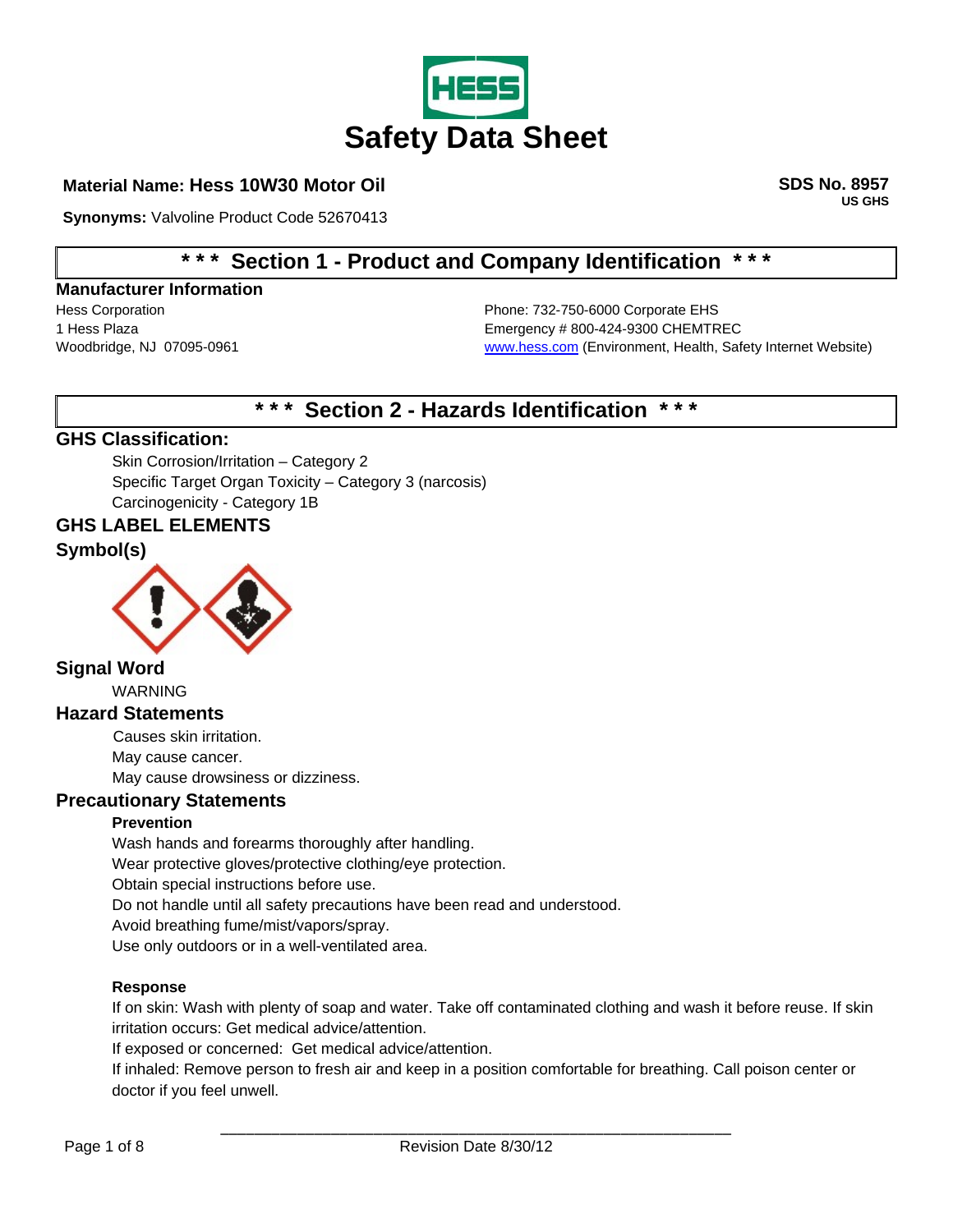# **Material Name: Hess 10W30 Motor Oil**

### **Storage**

Store locked up. Store in a well-ventilated place. Keep container tightly closed.

### **Disposal**

Dispose of contents/container in accordance with local/regional/national/international regulations.

# **\* \* \* Section 3 - Composition / Information on Ingredients \* \* \***

| CAS#       | omponent                                                        | Percent |
|------------|-----------------------------------------------------------------|---------|
| 64742-65-0 | Petroleum distillates.<br>I heavy paraffinic<br>solvent dewaxed | 83-93   |

Petroleum-based lubricating oil with detergent/dispersant engine oil package with zinc compounds.

# **\* \* \* Section 4 - First Aid Measures \* \* \***

# **First Aid: Eyes**

If symptoms develop, move individual away from exposure and into fresh air. Flush eyes gently with water while holding eyelids apart. If symptoms persist or there is visual difficulty, seek medical attention.

#### **First Aid: Skin**

Remove contaminated clothing. Wash exposed area with soap and water. If symptoms persist, seek medical attention. Launder clothing before reuse.

# **First Aid: Ingestion**

Seek medical attention. If individual is drowsy or unconscious, do not give anything by mouth; place individual on the left side with the head down. Contact a physician, medical facility, or poison control center for advice about whether to induce vomiting. If possible, do not leave individual unattended.

# **First Aid: Inhalation**

Remove person to fresh air. If person is not breathing provide artificial respiration. If necessary, provide additional oxygen once breathing is restored if trained to do so. Seek medical attention immediately.

# **First Aid: Notes to Physician**

Acute aspiration of large amounts of oil-laden material may produce a serious aspiration hazard. Patients who aspirate these oils should be followed for the development of long-term sequelae. Repeated aspiration of mineral oil can produce chronic inflammation of the lungs (i.e. lipoid pneumonia) that may progress to pulmonary fibrosis. Symptoms are often subtle and radiological changes appear worse than clinical abnormalities. Occasionally, persistent cough, irritation of the upper respiratory tract, shortness of breath with exertion, fever, and bloody sputum occur. Inhalation exposure to oil mists below current workplace exposure limits is unlikely to cause pulmonary abnormalities. Preexisting disorders of the following organs (or organ systems) may be aggravated by exposure to this material: skin.

# **\* \* \* Section 5 - Fire Fighting Measures \* \* \***

# **General Fire Hazards**

See Section 9 for Flammability Properties.

Never use welding or cutting torch on or near drum (even empty) because product (even just residue) can ignite explosively. No special fire hazards are known to be associated with this product. Dense smoke may be generated while burning.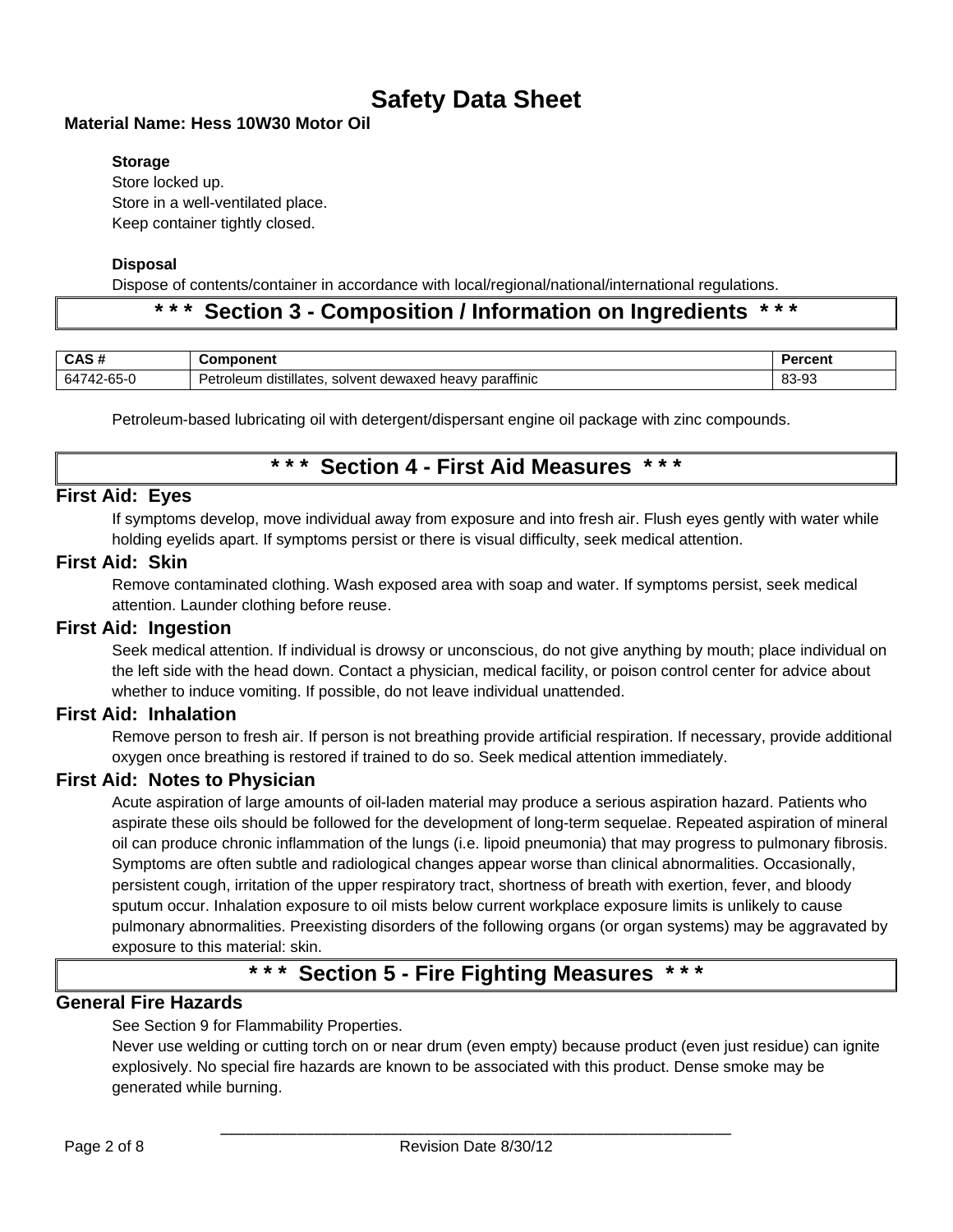# **Material Name: Hess 10W30 Motor Oil**

# **Hazardous Combustion Products**

May form: carbon dioxide and carbon monoxide, oxides of sulfur, nitrogen and phosphorous, various hydrocarbons.

# **Extinguishing Media**

SMALL FIRES: Any extinguisher suitable for Class B fires, dry chemical, CO2, water spray, fire fighting foam, or gaseous extinguishing agent.

LARGE FIRES: Water spray, fog or fire fighting foam. Water may be ineffective for fighting the fire, but may be used to cool fire-exposed containers.

# **Unsuitable Extinguishing Media**

None

# **Fire Fighting Equipment/Instructions**

Small fires in the incipient (beginning) stage may typically be extinguished using handheld portable fire extinguishers and other fire fighting equipment. Firefighting activities that may result in potential exposure to high heat, smoke or toxic by-products of combustion should require NIOSH/MSHA- approved pressure-demand selfcontained breathing apparatus with full facepiece and full protective clothing. Isolate area around container involved in fire. Cool tanks, shells, and containers exposed to fire and excessive heat with water. For massive fires the use of unmanned hose holders or monitor nozzles may be advantageous to further minimize personnel exposure. Major fires may require withdrawal, allowing the tank to burn. Large storage tank fires typically require specially trained personnel and equipment to extinguish the fire, often including the need for properly applied fire fighting foam.

# **\* \* \* Section 6 - Accidental Release Measures \* \* \***

# **Recovery and Neutralization**

Carefully contain and stop the source of the spill, if safe to do so.

# **Materials and Methods for Clean-Up**

Take up with sand or other oil absorbing materials. Carefully shovel, scoop or sweep up into a waste container for reclamation or disposal. Caution, flammable vapors may accumulate in closed containers.

SMALL SPILL: Absorb liquid on vermiculite, floor absorbent or other absorbent material. Persons not wearing proper personal protective equipment should be excluded from area of spill.

LARGE SPILL: Prevent run-off to sewers, streams, or other bodies of water. If run-off occurs, notify authorities as required, that a spill has occurred. Persons not wearing proper personal protective equipment should be excluded from area of spill until clean-up has been completed.

# **Emergency Measures**

Evacuate nonessential personnel and remove or secure all ignition sources. Consider wind direction; stay upwind and uphill, if possible. Evaluate the direction of product travel, diking, sewers, etc. to confirm spill areas. Spills may infiltrate subsurface soil and groundwater; professional assistance may be necessary to determine the extent of subsurface impact.

# **Personal Precautions and Protective Equipment**

Response and clean-up crews must be properly trained and must utilize proper protective equipment (see Section 8).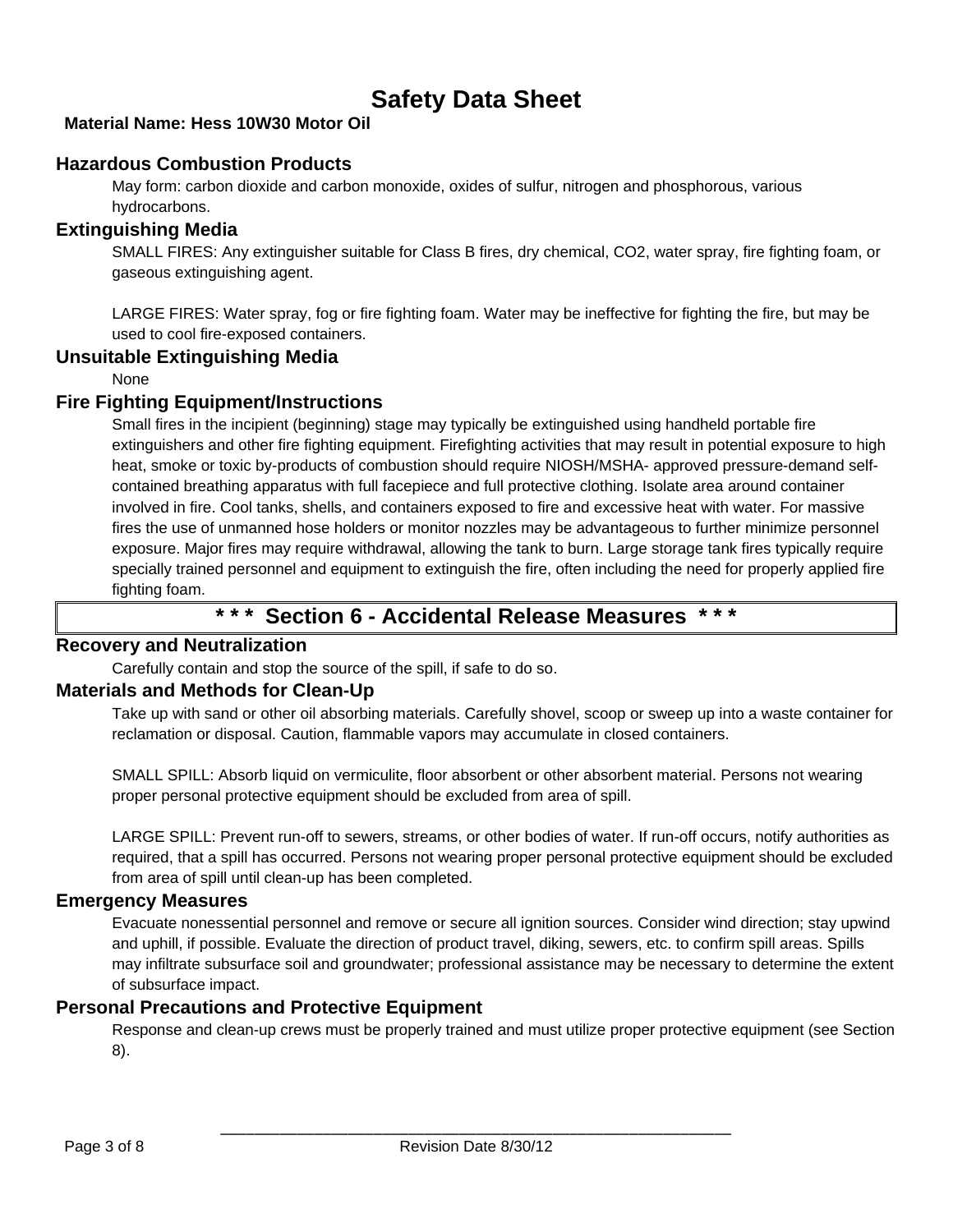# **Material Name: Hess 10W30 Motor Oil**

# **Environmental Precautions**

Protect bodies of water by diking, absorbents, or absorbent boom, if possible. Do not flush down sewer or drainage systems, unless system is designed and permitted to handle such material. The use of fire fighting foam may be useful in certain situations to reduce vapors. The proper use of water spray may effectively disperse product vapors or the liquid itself, preventing contact with ignition sources or areas/equipment that require protection.

#### **Prevention of Secondary Hazards**

None

# **\* \* \* Section 7 - Handling and Storage \* \* \***

#### **Handling Procedures**

Handle as a combustible liquid. Keep away from heat, sparks, and open flame! Electrical equipment should be approved for classified area. Bond and ground containers during product transfer to reduce the possibility of static-initiated fire or explosion.

Special slow load procedures for "switch loading" must be followed to avoid the static ignition hazard that can exist when higher flash point material (such as fuel oil) is loaded into tanks previously containing low flash point products (such as this product) - see API Publication 2003, "Protection Against Ignitions Arising Out Of Static, Lightning and Stray Currents.

#### **Storage Procedures**

Keep away from flame, sparks, excessive temperatures and open flame. Use approved vented containers. Keep containers closed and clearly labeled. Empty product containers or vessels may contain explosive vapors. Do not pressurize, cut, heat, weld or expose such containers to sources of ignition.

Store in a well-ventilated area. This storage area should comply with NFPA 30 "Flammable and Combustible Liquid Code". Avoid storage near incompatible materials. The cleaning of tanks previously containing this product should follow API Recommended Practice (RP) 2013 "Cleaning Mobile Tanks In Flammable and Combustible Liquid Service" and API RP 2015 "Cleaning Petroleum Storage Tanks."

#### **Incompatibilities**

Avoid contact with: acids, halogens, strong oxidizing agents.

# **\* \* \* Section 8 - Exposure Controls / Personal Protection \* \* \***

#### **Component Exposure Limits**

ACGIH, OSHA, and NIOSH have not developed exposure limits for any of this product's components.

#### **Engineering Measures**

Use adequate ventilation to keep vapor concentrations of this product below occupational exposure and flammability limits, particularly in confined spaces.

#### **Personal Protective Equipment: Respiratory**

A NIOSH/MSHA-approved air-purifying respirator with organic vapor cartridges or canister may be permissible under certain circumstances where airborne concentrations are or may be expected to exceed exposure limits or for odor or irritation. Protection provided by air-purifying respirators is limited.

Use a positive pressure, air-supplied respirator if there is a potential for uncontrolled release, exposure levels are not known, in oxygen-deficient atmospheres, or any other circumstance where an air-purifying respirator may not provide adequate protection.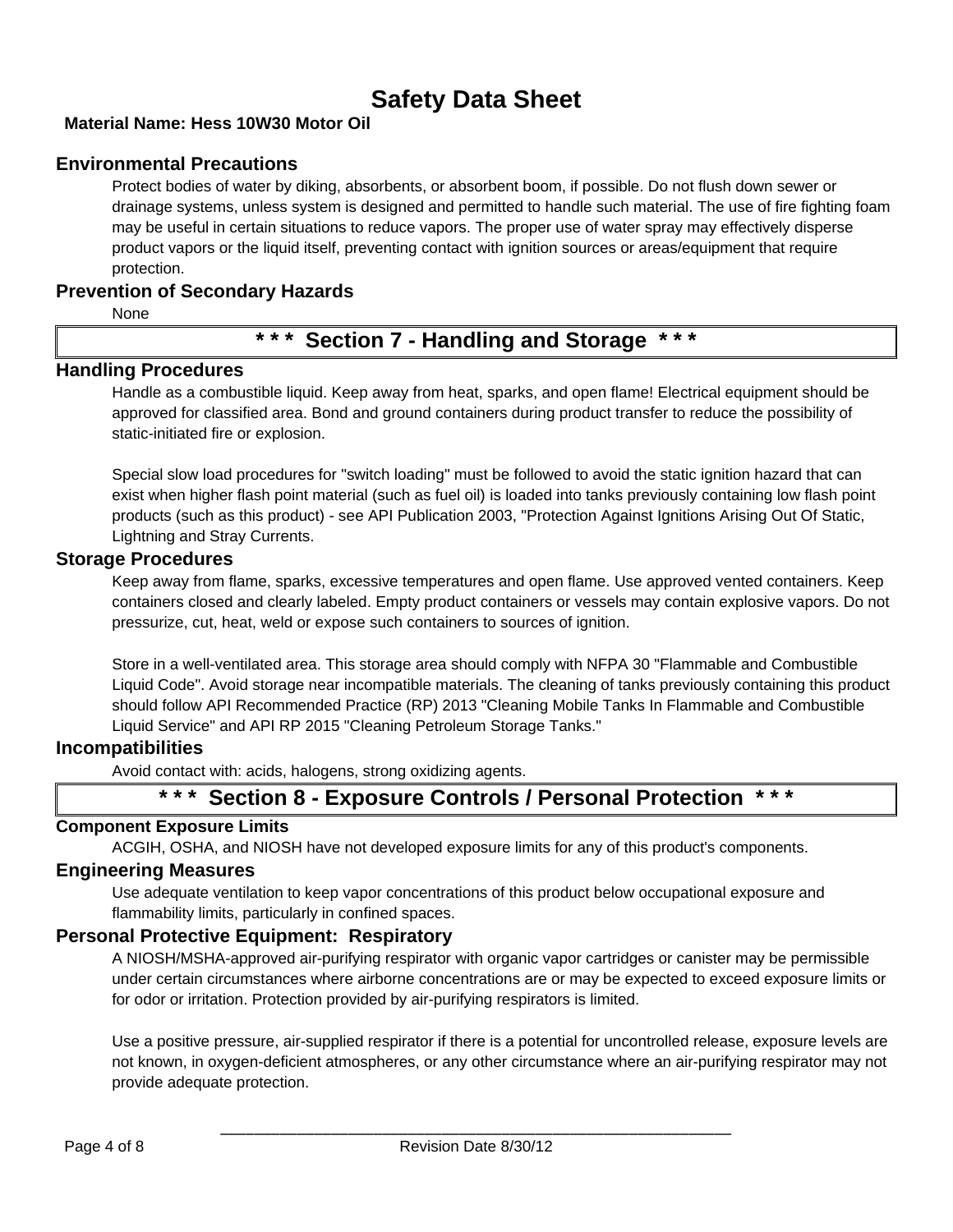# **Material Name: Hess 10W30 Motor Oil**

# **Personal Protective Equipment: Hands**

Not normally required. However, wear resistant gloves such as nitrile rubber to prevent irritation which may result from prolonged or repeated skin contact with product.

#### **Personal Protective Equipment: Eyes**

Safety glasses or goggles are recommended where there is a possibility of splashing or spraying.

#### **Personal Protective Equipment: Skin and Body**

To prevent repeated or prolonged skin contact, wear impervious clothing and boots. Wear normal work clothing covering arms and legs.

#### **Hygiene Measures**

Emergency eye wash capability should be available in the near proximity to operations presenting a potential splash exposure. Use good personal hygiene practices. Avoid repeated and/or prolonged skin exposure. Wash hands before eating, drinking, smoking, or using toilet facilities. Do not use as a cleaning solvent on the skin. Do not use solvents or harsh abrasive skin cleaners for washing this product from exposed skin areas. Waterless hand cleaners are effective. Promptly remove contaminated clothing and launder before reuse. Use care when laundering to prevent the formation of flammable vapors which could ignite via washer or dryer. Consider the need to discard contaminated leather shoes and gloves.

# **\* \* \* Section 9 - Physical & Chemical Properties \* \* \***

|                          | Appearance: Dry, clear and bright                              | Odor:                           | None                                                                       |
|--------------------------|----------------------------------------------------------------|---------------------------------|----------------------------------------------------------------------------|
| <b>Physical State:</b>   | Liguid                                                         | pH:                             | ND.                                                                        |
| <b>Vapor Pressure:</b>   | ND.                                                            | <b>Vapor Density:</b>           | ND.                                                                        |
|                          | <b>Boiling Point:</b> >425 °F (218.3°C) @ 760.00<br>mmHq       | <b>Melting Point:</b>           | - ND                                                                       |
| Solubility (H2O):        | Negligible                                                     |                                 | <b>Specific Gravity:</b> $0.881 \ @ 60^\circ \text{F} (16^\circ \text{C})$ |
|                          | <b>Evaporation Rate:</b> Slower than ethyl ether               | VOC:                            | - ND                                                                       |
| <b>Viscosity:</b>        | $\le$ 3300.0 cps @ -20°C; 10.0 -<br>11.0 cst @ $100^{\circ}$ C | Octanol/H2O Coeff.:             | - ND                                                                       |
| <b>Flash Point:</b>      | 430 °F (221.1 °C)                                              | <b>Flash Point Method:</b>      | COC.                                                                       |
| Upper Flammability Limit | ND.                                                            | <b>Lower Flammability Limit</b> | - ND                                                                       |
| (UEL):                   |                                                                | $(LFL)$ :                       |                                                                            |
| <b>Burning Rate:</b>     | ND.                                                            | <b>Auto Ignition:</b>           | ND.                                                                        |
|                          |                                                                |                                 |                                                                            |

# **\* \* \* Section 10 - Chemical Stability & Reactivity Information \* \* \***

# **Chemical Stability**

This is a stable material.

#### **Hazardous Reaction Potential**

Will not occur.

#### **Conditions to Avoid**

None

#### **Incompatible Products**

Avoid contact with: acids, halogens, strong oxidizing agents.

### **Hazardous Decomposition Products**

May form: aldehydes, carbon dioxide and carbon monoxide, hydrogen sulfide, oxides of sulfur, nitrogen and phosphorus, toxic fumes, various hydrocarbons.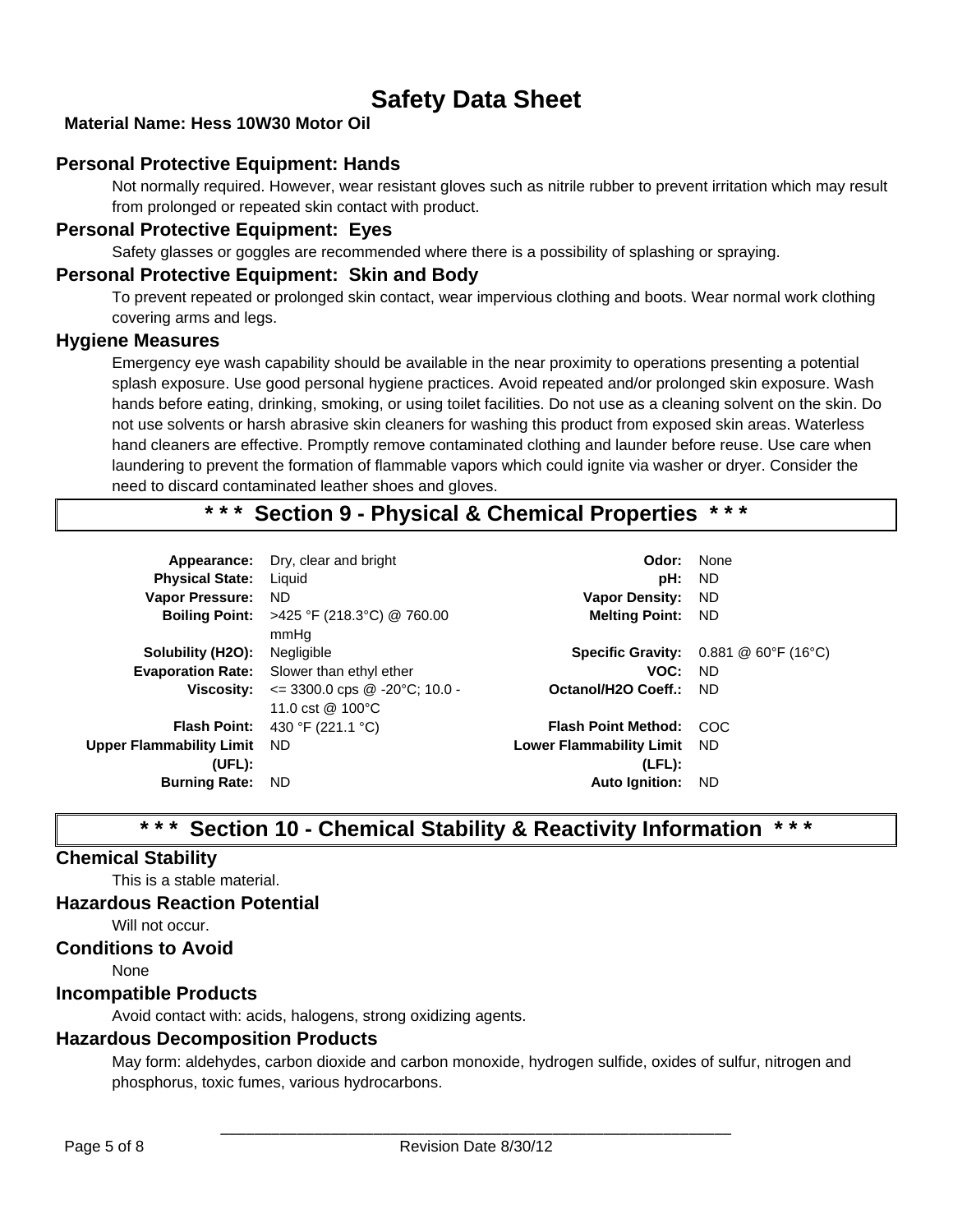# **Material Name: Hess 10W30 Motor Oil**

# **\* \* \* Section 11 - Toxicological Information \* \* \***

# **Acute Toxicity**

# **A: General Product Information**

Harmful if large amounts are swallowed.

# **B: Component Analysis - LD50/LC50**

#### **Petroleum distillates, solvent dewaxed heavy paraffinic (64742-65-0)**

Inhalation LC50 Rat >4.7 mg/L 4 h; Oral LD50 Rat >5000 mg/kg; Dermal LD50 Rabbit >5000 mg/kg

# **Potential Health Effects: Skin Corrosion Property/Stimulativeness**

May cause mild skin irritation. Prolonged or repeated contact may dry the skin. Symptoms include redness, burning, drying and cracking of the skin, and skin burns. Additional symptoms of skin contact include: acne. Passage of this material into the body through the skin is possible, but it is unlikely that this would result in harmful effects during safe handling and use.

# **Potential Health Effects: Eye Critical Damage/ Stimulativeness**

May cause mild eye irritation. Symptoms include stinging, tearing, and redness.

# **Potential Health Effects: Ingestion**

Swallowing small amounts of this material during normal handling is not likely to cause harmful effects. Swallowing large amounts may be harmful.

# **Potential Health Effects: Inhalation**

It is possible to breathe this material under certain conditions of handling and use (for example, during heating, spraying, or stirring). Breathing small amounts of this material during normal handling is not likely to cause harmful effects. Breathing large amounts may be harmful. Symptoms usually occur at air concentrations higher than the recommended exposure limits.

# **Respiratory Organs Sensitization/Skin Sensitization**

This product is not reported to have any skin sensitization effects.

# **Generative Cell Mutagenicity**

This product is not reported to have any mutagenic effects.

# **Carcinogenicity**

# **A: General Product Information**

May cause cancer.

Used motor oil has been shown to cause skin cancer in laboratory animal continually exposed by repeated applications.

# **B: Component Carcinogenicity**

None of this product's components are listed by ACGIH, IARC, OSHA, NIOSH, or NTP.

# **Reproductive Toxicity**

This product is not reported to have any reproductive toxicity effects.

# **Specified Target Organ General Toxicity: Single Exposure**

This product is not reported to have any specific target organ general toxicity single exposure effects.

# **Specified Target Organ General Toxicity: Repeated Exposure**

This product is not reported to have any specific target organ general toxicity repeat exposure effects.

# **Aspiration Respiratory Organs Hazard**

Acute aspiration of large amounts of oil-laden material may produce a serious aspiration hazard.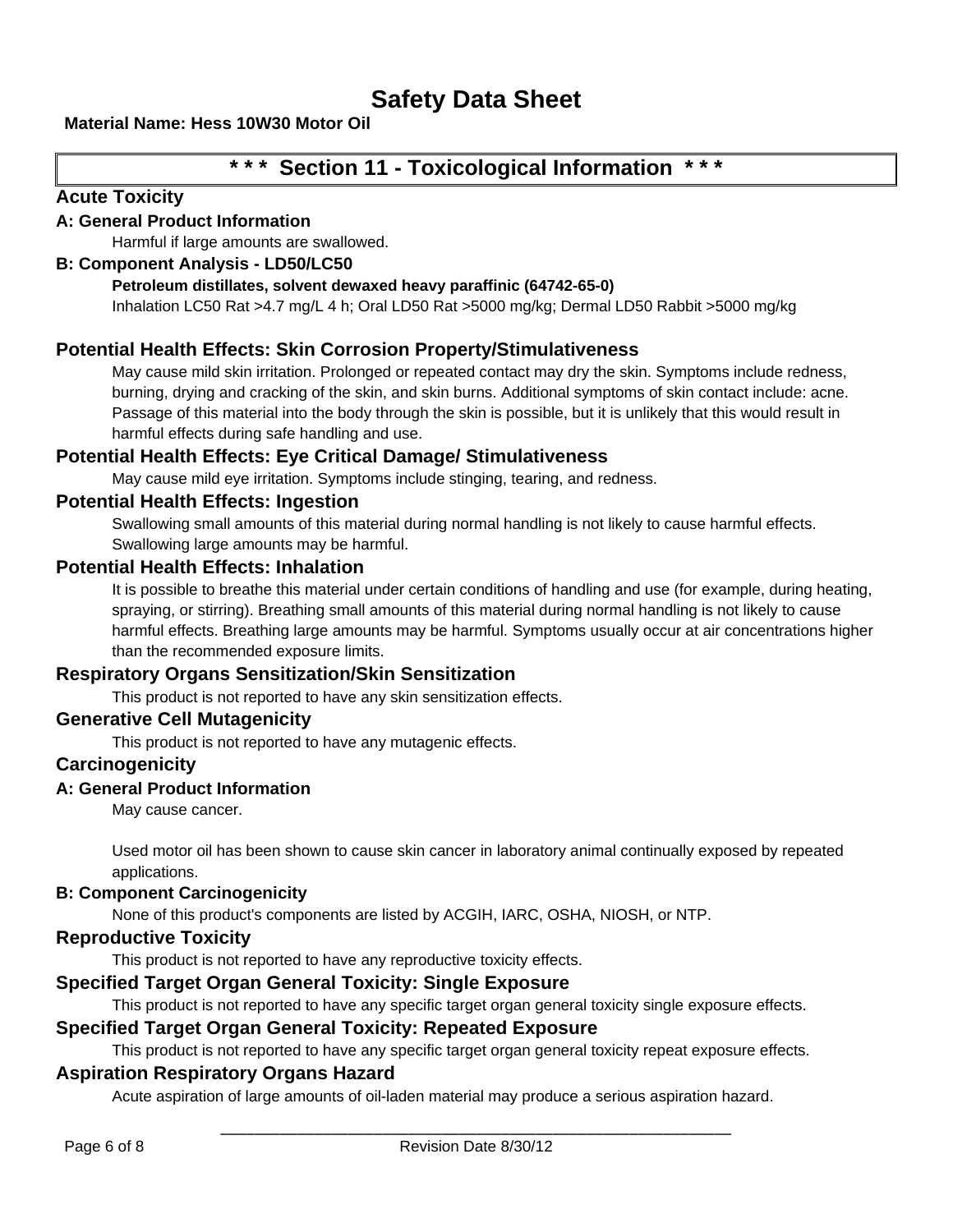#### **Material Name: Hess 10W30 Motor Oil**

# **\* \* \* Section 12 - Ecological Information \* \* \***

#### **Ecotoxicity**

#### **A: General Product Information**

Keep out of sewers, drainage areas and waterways. Report spills and releases, as applicable, under Federal and State regulations.

#### **B: Component Analysis - Ecotoxicity - Aquatic Toxicity**

**Petroleum distillates, solvent dewaxed heavy paraffinic (64742-65-0)**

**Test & Species Conditions**

96 Hr LC50 Oncorhynchus mykiss > 5000 mg/L 48 Hr EC50 Daphnia magna >1000 mg/L

# **Persistence/Degradability**

No information available.

**Bioaccumulation**

No information available.

#### **Mobility in Soil**

No information available.

# **\* \* \* Section 13 - Disposal Considerations \* \* \***

#### **Waste Disposal Instructions**

See Section 7 for Handling Procedures. See Section 8 for Personal Protective Equipment recommendations.

# **Disposal of Contaminated Containers or Packaging**

Dispose of contents/container in accordance with local/regional/national/international regulations.

# **Section 14 - Transportation Information**

# **DOT Information**

**Shipping Name:** Not Regulated

**\* \* \* Section 15 - Regulatory Information \* \* \*** 

# **Regulatory Information**

#### **Component Analysis**

None of this products components are listed under SARA Section 302 (40 CFR 355 Appendix A), SARA Section 313 (40 CFR 372.65), or CERCLA (40 CFR 302.4).

| Acute Health | Chronic Health | Fire  | Sudden Release of Pressure | Reactive |
|--------------|----------------|-------|----------------------------|----------|
|              |                | $- -$ | $- -$                      | $- -$    |

#### **SARA SECTION 313 - SUPPLIER NOTIFICATION**

ZINC C1-C14 ALKYLDITHIOPHOSPHATE (CAS No. 68649-42-3)

#### **State Regulations**